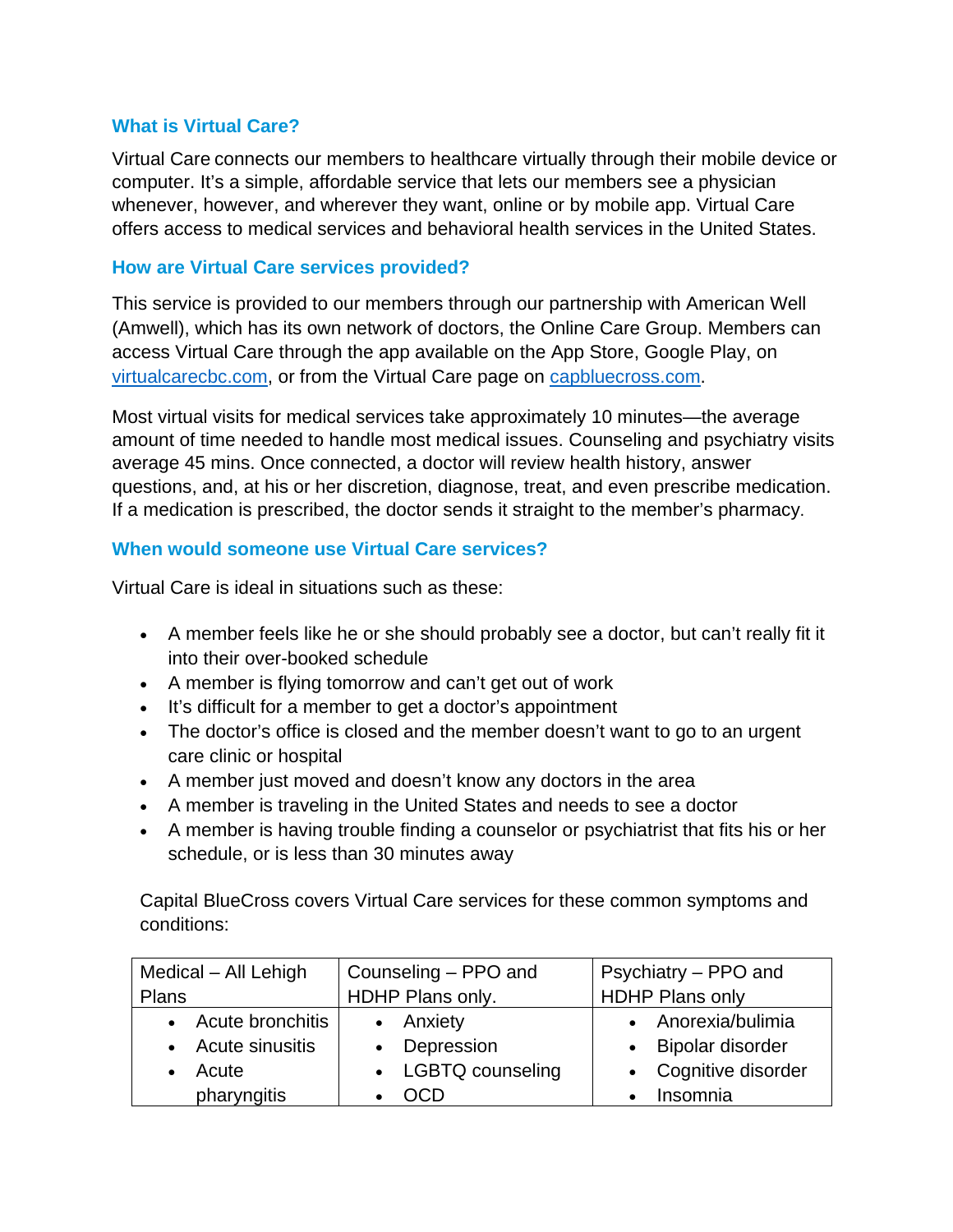| Acute cystitis<br>Urinary tract<br>$\bullet$<br>infection<br>Abdominal pain<br>$\bullet$<br>Diarrhea<br>Fever<br>Acute<br>conjunctivitis<br>(pink eye)<br>Painful urination<br>Influenza<br>Respiratory<br>infection<br>Headache<br>Strep throat | Insomnia<br>$\bullet$<br>Bereavement/grief<br>$\bullet$<br>PTSD/Trauma<br>$\bullet$<br>Panic attacks<br>$\bullet$<br>Life transitions<br>$\bullet$ | Panic attacks<br>$\bullet$<br><b>PTSD</b><br>$\bullet$<br>Anxiety disorders<br>$\bullet$<br>Depression<br>$\bullet$<br>OCD |
|--------------------------------------------------------------------------------------------------------------------------------------------------------------------------------------------------------------------------------------------------|----------------------------------------------------------------------------------------------------------------------------------------------------|----------------------------------------------------------------------------------------------------------------------------|
|--------------------------------------------------------------------------------------------------------------------------------------------------------------------------------------------------------------------------------------------------|----------------------------------------------------------------------------------------------------------------------------------------------------|----------------------------------------------------------------------------------------------------------------------------|

# **Does my Lehigh health insurance cover using Virtual Care for behavioral health (counselors and psychologists)?**

The counseling and psychology services offered via Virtual Care are only available for members currently covered under **PPO** and **HDHP** (high deductible health plan).

Lehigh employees who are in the Keystone HMO and PPO Plus plans should continue to use Integrated Behavioral Health (IBH) for their behavioral health needs. Counseling and psychological services provided in the app will NOT be covered by Keystone HMO or PPO Plus plans.

## **When are doctors available?**

For medical visits, doctors are available 24 hours a day, 7 days a week, and 365 days a year.

For counseling and psychiatry visits, members can make an appointment online 24/7. However, appointments are generally only from 8 a.m. to 10 p.m., ET. Times may vary by time zone and location. (See previous question for additional restrictions on this coverage.)

## **What's the wait time for seeing a counselor?**

Counseling visits must be scheduled; however, there are times when appointments are available the same day. Most appointments should be available four days out or less.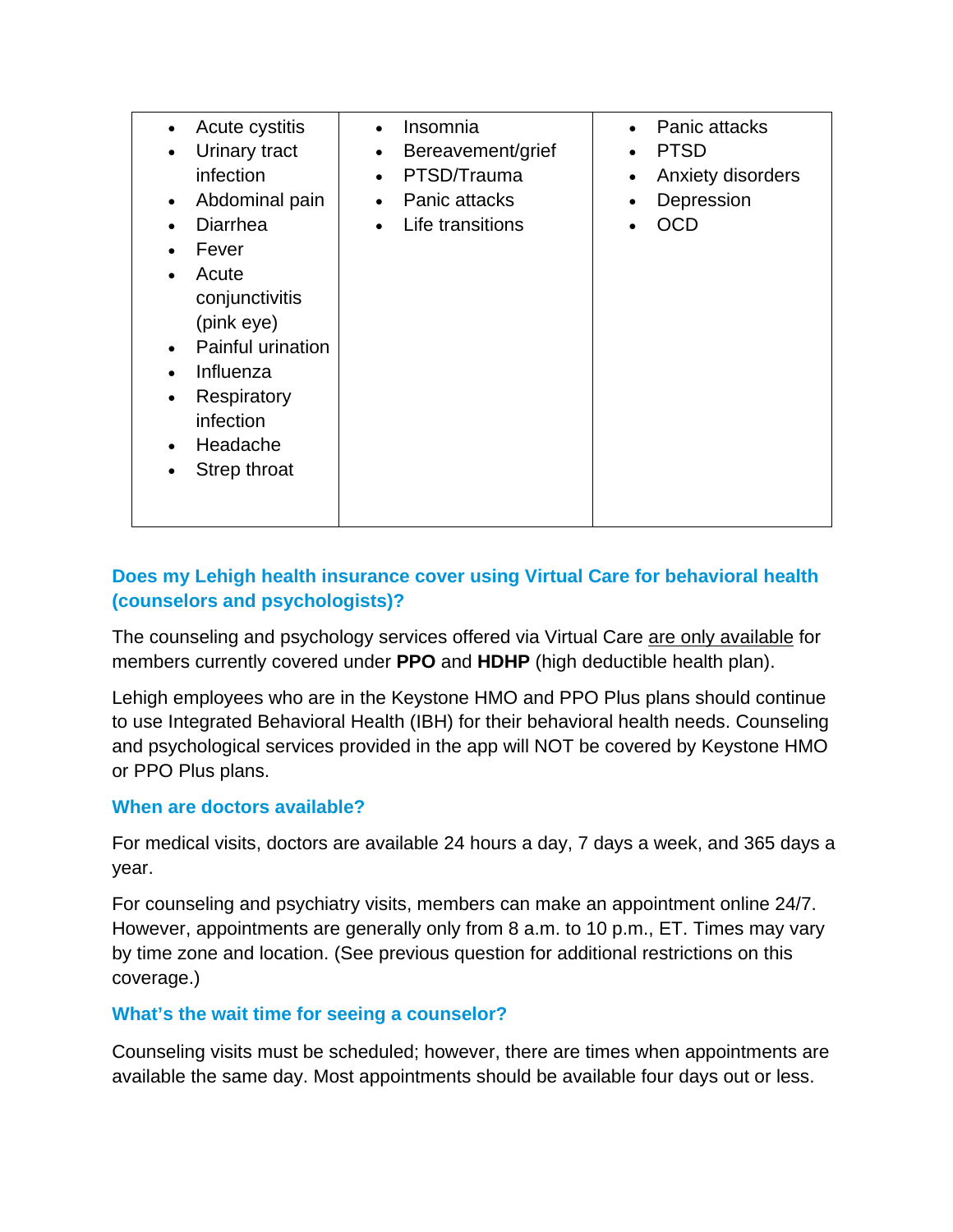## **What's the wait time for seeing a psychiatrist?**

Psychiatry visits must be scheduled and depend on the location of the patient and the availability of the psychiatrist. Most appointments should be available two to three weeks out or less.

#### **What's the difference between a counselor and psychiatrist?**

A psychiatrist can prescribe medication and a counselor (or psychologist) provides talk therapy.

# **Will I be charged more if I see a counselor/psychiatrist on weekends, nights, or holidays?**

No. The cost is the same no matter when you have a virtual visit with a counselor/psychiatrist

#### **Who are the doctors?**

Amwell's doctors are employed by Online Care Group, a physician-owned primary care practice with a national network of US-based providers. Psychiatrists are board-certified in psychiatry and neurology, and counselors are licensed masters- and doctoral-level psychologists. The providers you see are licensed to practice medicine in the state in which you are located. They are all considered in-network for Capital BlueCross as long as services rendered are covered under a member's health plan.

#### **If I had an account on Amwell, do I have to re-register for Virtual Care?**

When you sign into the Virtual Care app, your username (email address) will be preloaded. Follow the steps below to activate your Virtual Care account:

- Go to VirtualCareCBC.com or open the app.
- Click "Log in" > "Need help logging in?" > "I forgot my password"
- You will be prompted to enter your email address, last name, and date of birth. Click "Submit"
- When you receive the email from Virtual Care, select "Reset My Password"
- Enter your new password twice and click "Change Password"

## **What if my Primary Care Physician (PCP) offers virtual visits?**

If your PCP offers virtual visits and is listed in the Capital BlueCross provider finder as an approved provider for virtual visits, then you may work with your physician to have virtual visits as medically necessary.